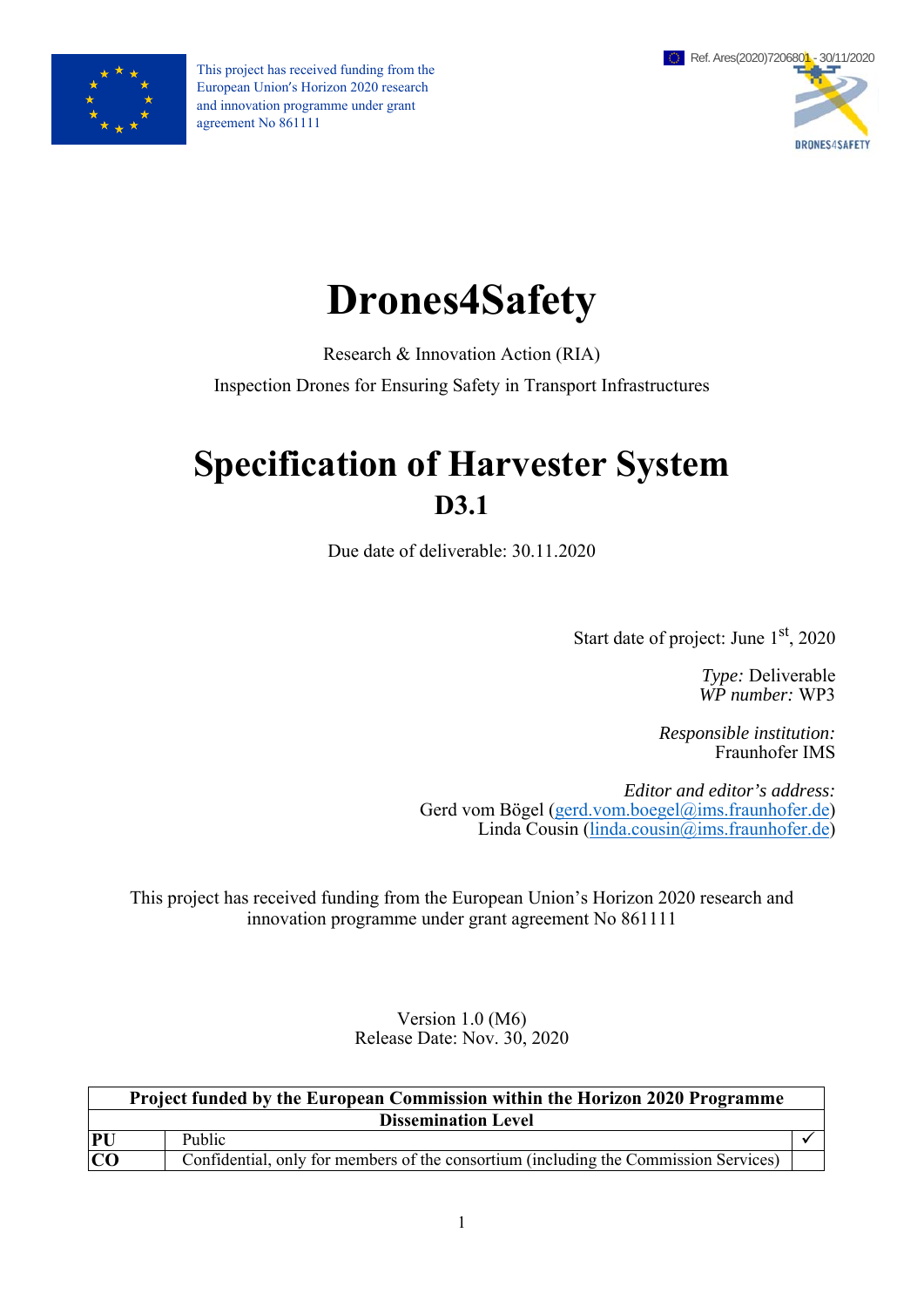## **Change Log**

| Rev. | <b>Date</b> | Who        | <b>Site</b> | Change                                           |
|------|-------------|------------|-------------|--------------------------------------------------|
| 0.1  | 01/06/2020  | Annika     | SDU         | Created template version                         |
|      |             | Lindberg   |             |                                                  |
| 0.2  | 23/11/2020  | Linda      | <b>IMS</b>  | Copied first draft from 16/11/2020 into template |
|      |             | Cousin,    |             |                                                  |
|      |             | Gerd vom   |             |                                                  |
|      |             | Bögel      |             |                                                  |
|      |             | Andrea del | <b>NEAT</b> |                                                  |
|      |             | Sole       |             |                                                  |
| 0.3  | 26/11/2020  | Gerd vom   | <b>IMS</b>  | Summary, harvesting principle, parameters        |
|      |             | Bögel,     |             |                                                  |
|      |             | Linda      | <b>IMS</b>  |                                                  |
|      |             | Cousin,    |             |                                                  |
|      |             | Emad       | SDU         |                                                  |
|      |             | Samuel     |             |                                                  |
|      |             | Malki      |             |                                                  |
|      |             | Ebeid,     |             |                                                  |
|      |             | Sam        | <b>ARIC</b> |                                                  |
|      |             | Münchow    |             |                                                  |
| 1.0  | 30/11/2020  | Gerd vom   | <b>IMS</b>  | Formatting                                       |
|      |             | Bögel      |             |                                                  |
|      |             |            |             |                                                  |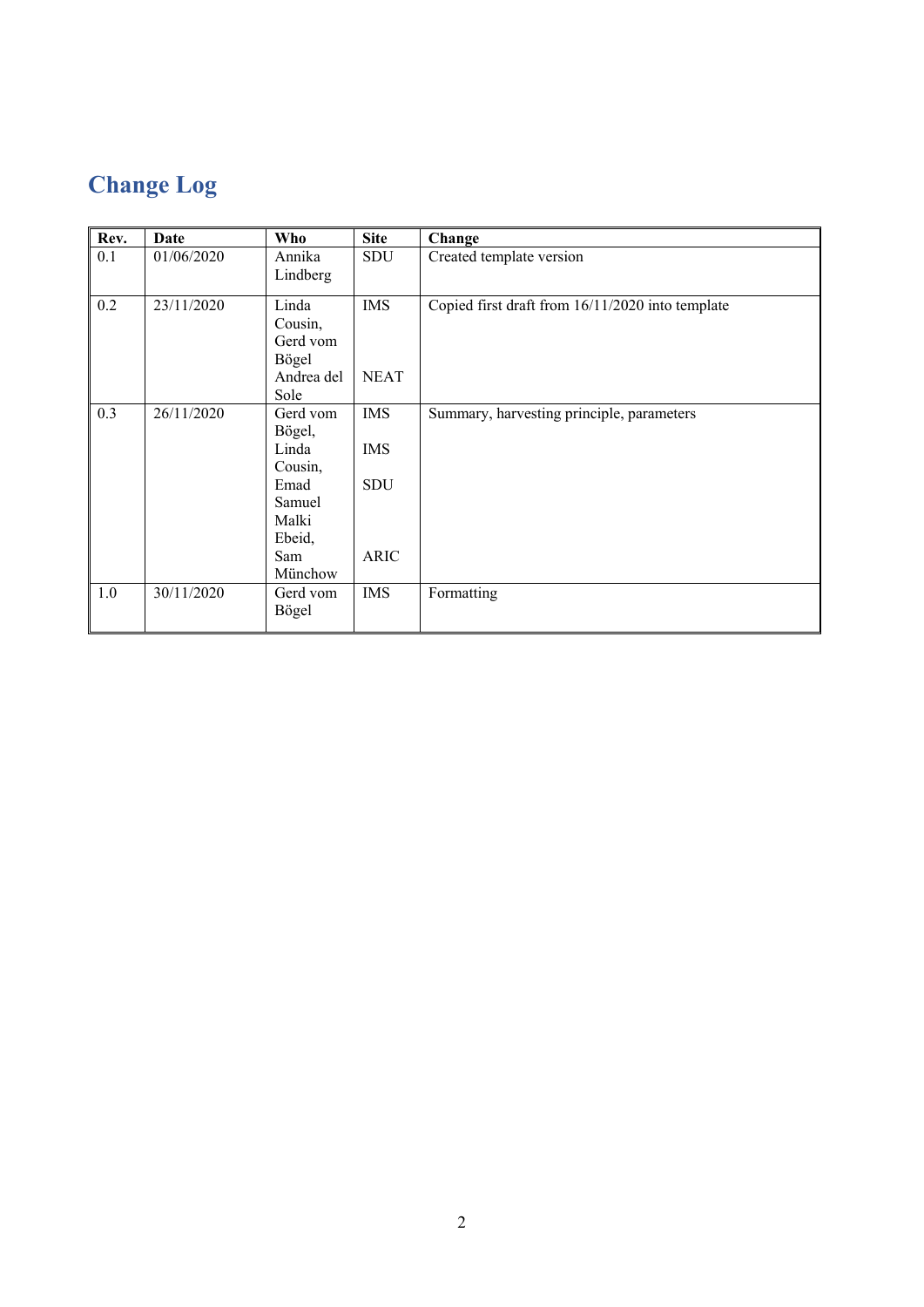### **1 Executive Summary**

The work of WP3 aims to develop a charging function for inspections drones that allows the recharge of the drone's battery from power lines of the electricity grid and railway catenary system. For practical application, the available power in relation to the current in the power line and the additional weight of the energy harvester for the drone is one of the interesting parameters to be determined.

The following deliverable is focused on the specification of the harvester system for inspection drones and is part of the WP3 – Harvester System. It describes the boundary conditions and requirements for the development of the harvester system.

After an "Introduction" of work package 3 in chapter 2 the next chapter "Application Environment" describes the boundary conditions for the harvester system, that goes into the fields of application and especially the energy sources for harvesting "Overhead power lines" and "Railway catenary systems". To get a better understanding for the requirements, in chapter 4 a short explanation of the fundamental concepts of the power conversion takes place. In chapter 5 than, the collection of all necessary parameters and requirements is represented. Not all parameters are already fixed with target values, because this has to be done during the development phase and depends on design decisions or external inputs respectively. Chapter 6 explains the concept charging electronics by means of a block diagram with all functional blocks to be developed. Chapter 7 addresses the mechanical part of the docking mechanism, separated in harvester systems using the AC or DC power sources. Due to the harvesting principle the docking is basically different.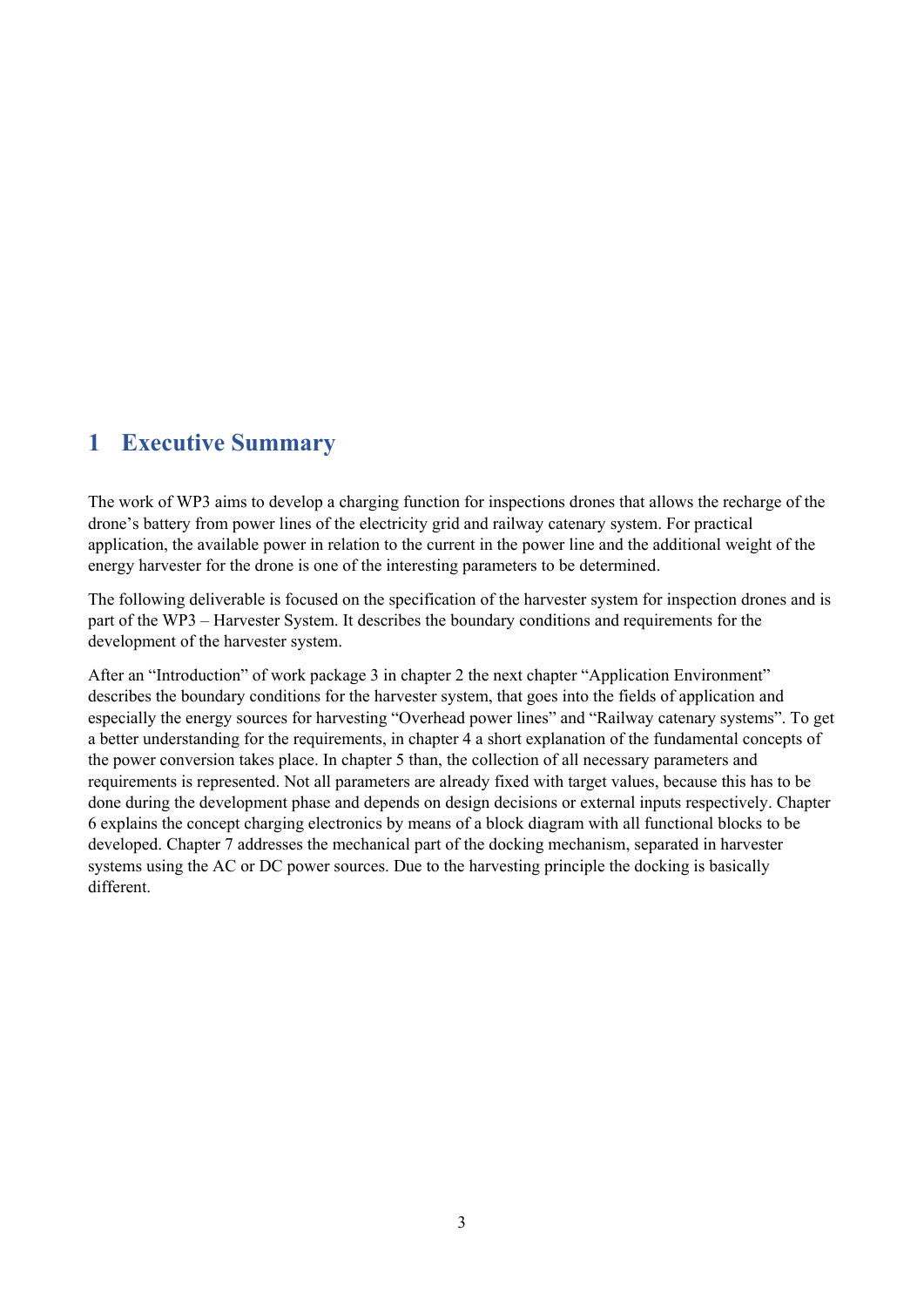## **Contents**

| $\mathbf{1}$ |     |  |
|--------------|-----|--|
| 2            |     |  |
|              | 2.1 |  |
| 3            |     |  |
|              | 3.1 |  |
|              | 3.2 |  |
| 4            |     |  |
| 5            |     |  |
| 6            |     |  |
| $\tau$       |     |  |
|              | 7.1 |  |
|              | 7.2 |  |
| 8            |     |  |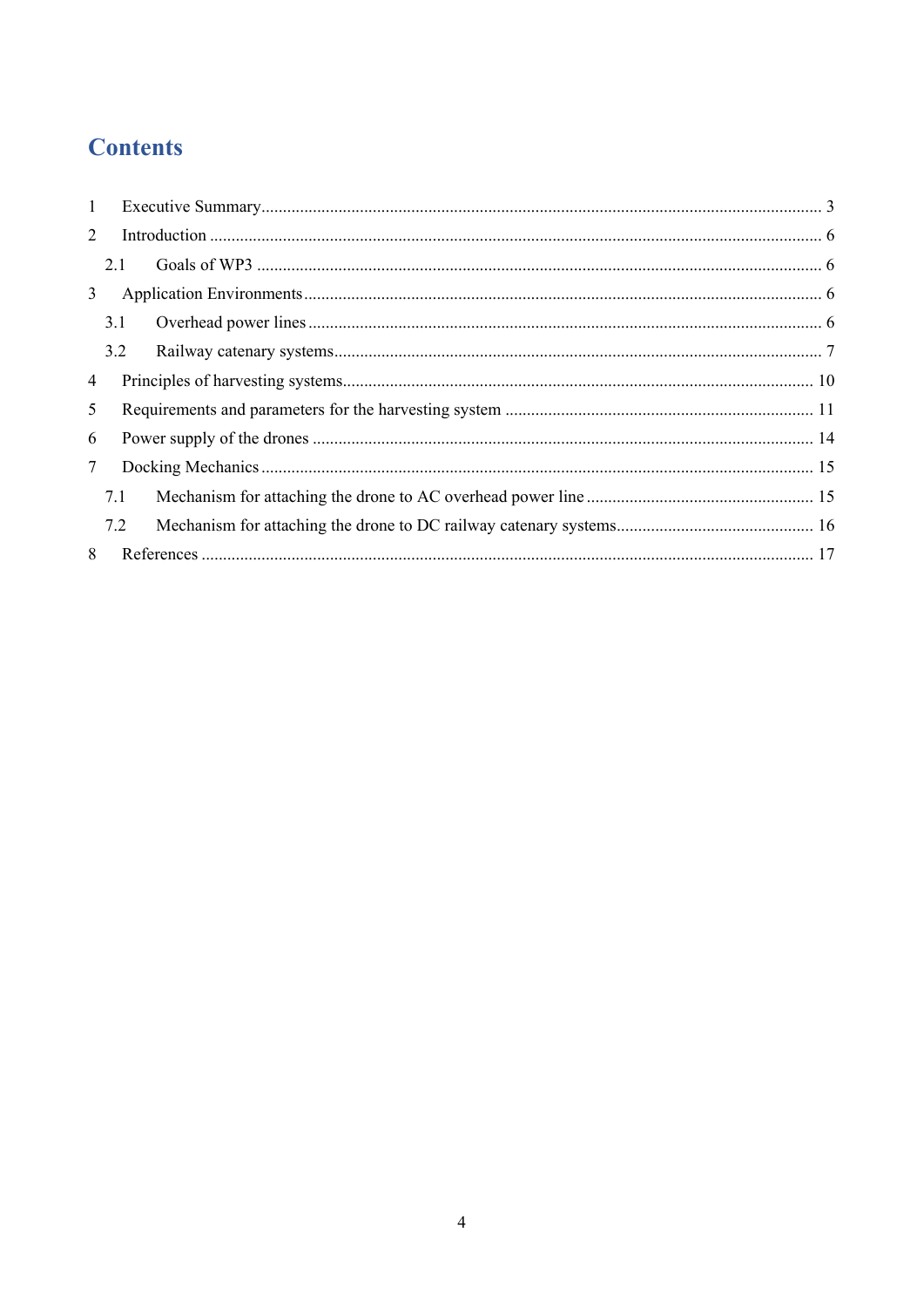## **Acronyms**

| Acronym            | <b>Description</b>                               |
|--------------------|--------------------------------------------------|
| AC                 | Alternating current                              |
| DC                 | Direct current                                   |
| OPL                | Overhead power line / Overhead high voltage line |
| <b>RFL</b>         | Railway feeder line (wire)                       |
| <b>OCL</b>         | Overhead catenary line                           |
| rH                 | Relative humidity                                |
| I/O                | Input / Output                                   |
| Li-Polymer / Li-Po | Lithium-(Ion-)Polymer                            |
|                    |                                                  |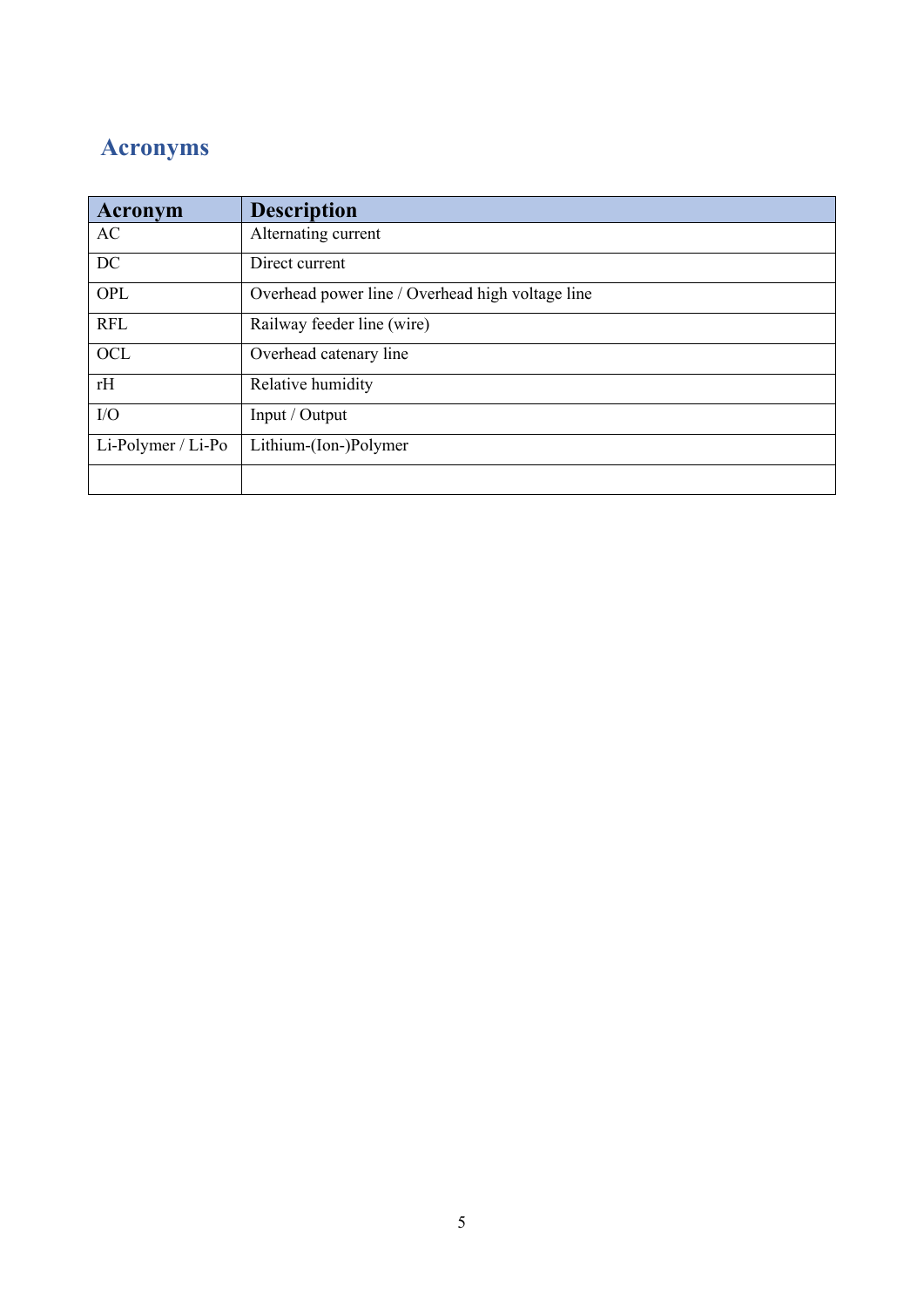## **2 Introduction**

A special requirement is to achieve the longest possible flight time in order to be able to use the autonomous operation efficiently. Since increasing the battery capacity will result in added weight, the conductor rope line was intended to serve as an energy source. Through an inductive harvester the drone can be recharged at AC lines and by direct contact to DC-lines. The drone docks to the overhead line with the harvester and charges the drone's battery. This limits the weight, but significantly extends the flight time and thus the operating time.

#### **2.1 Goals of WP3**

The aim of WP3 is to develop a recharge system for drones at overhead power lines (OPL) as well as railway feeder lines (RFL) during an autonomous inspection flight of bridges and railways. The idea is to harvest energy from the electromagnetic (stray) field from AC and DC lines by contacting the conductors and convert the voltage to the level needed for charging the drone's battery (see chapter 4 principles of harvesting systems).

For the later design of components essential tasks and derived functional requirements are:

- Harvest energy from (stray) field;
- Recharge drone battery;
- Weight of harvester (device incl. electronics) small enough to be carried by the drone;
- Autonomous charging (start and stop) by harvester electronics; Status of charging is provided to drone electronics;
- AC (inductive) harvesting with:
	- o Control of the harvester (electronics) from drone's electronics to minimize magnetic forces and
	- o Control harvester mechanics to open and close core by the main control unit of the drone;
- DC harvesting with:
	- o Mechanics for contact to a DC-high-power-line at the railway catenary system;
	- o Mechanics for mounting a docking station at DC powerlines;
	- o Power and heat management for DC harvester and
	- o Handling or avoiding of sparking during contacting.

### **3 Application Environments**

#### **3.1 Overhead power lines**

From a technical point of view, high-voltage overhead lines provide easy access for drones. The drone can approach the line from the underneath and attach itself to the line. No additional energy is required for holding on during loading.

All AC lines that carry a large amount of current are suitable for the use of the principle of inductive coupling. These are usually medium voltage lines (up to 110 kV) and high voltage lines (up to 1000 kV).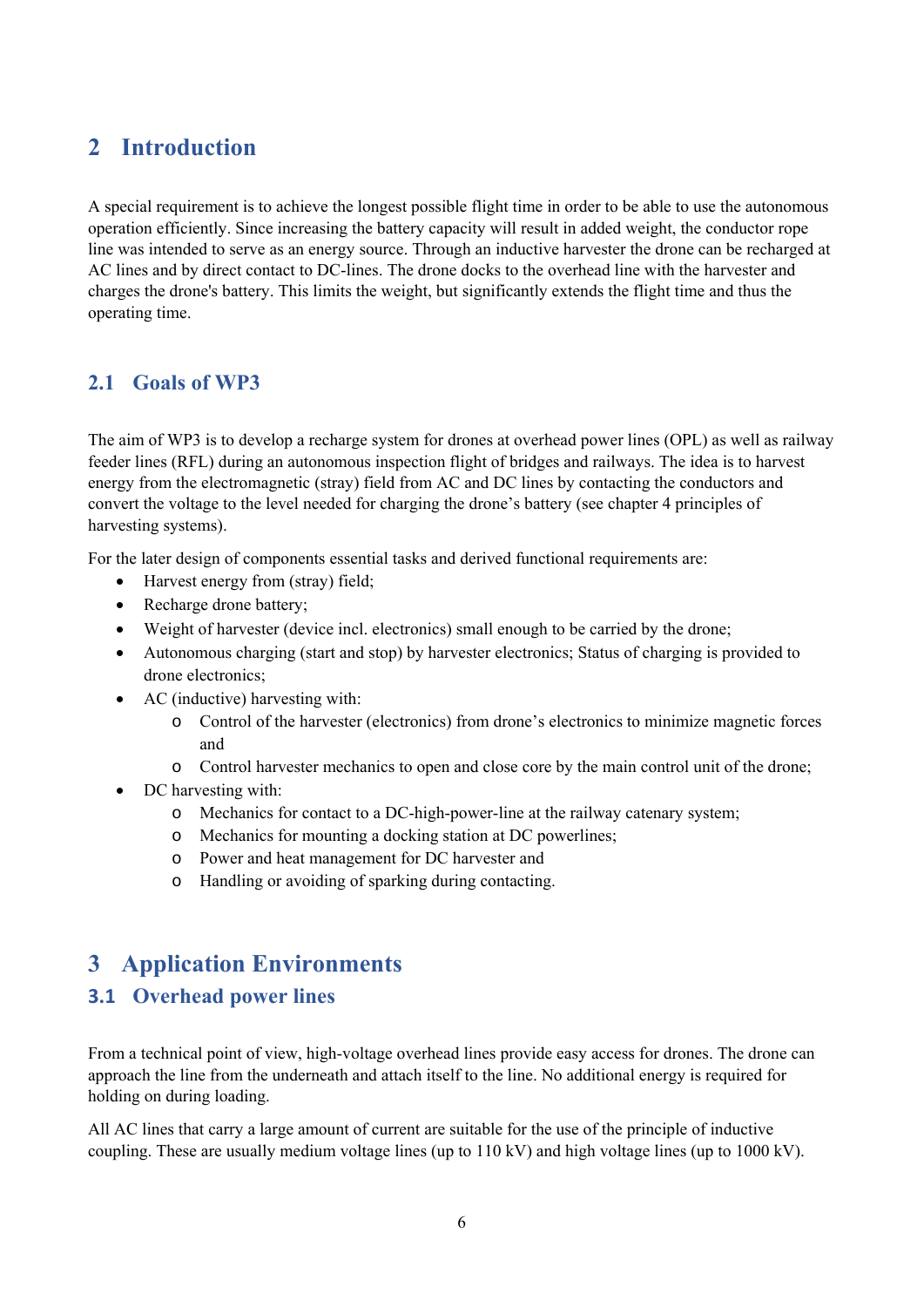Drones preferably choose the middle of a line segment where the conductor is horizontal as the point of docking.

DC overhead lines are more critical as energy sources for drone charging, because the high voltage is not manageable with necessary connection to ground for the DC-harvesting principle like planned in the railway catenary system. The approached addressed here, is the use of harmonics, which are generated in the inverter during the conversion of alternating current into direct current and are present on the line.

The structure and geometry of the high-voltage DC-line is the same as the AC-line and can be considered in the same way for docking.

#### **3.2 Railway catenary systems**

For the railway catenary system, both types AC and DC supply can be considered. In the AC case the application is similar to the overhead power line: Drones can dock to the feeder lines of the segments (figure 1). These are located outside the track on parallel lines.

In the DC case, the drone contacts the high voltage and establishes a connection to ground. Here, different locations for contacting can be selected. The following figures are showing examples of the catenary systems where the drone has to contact.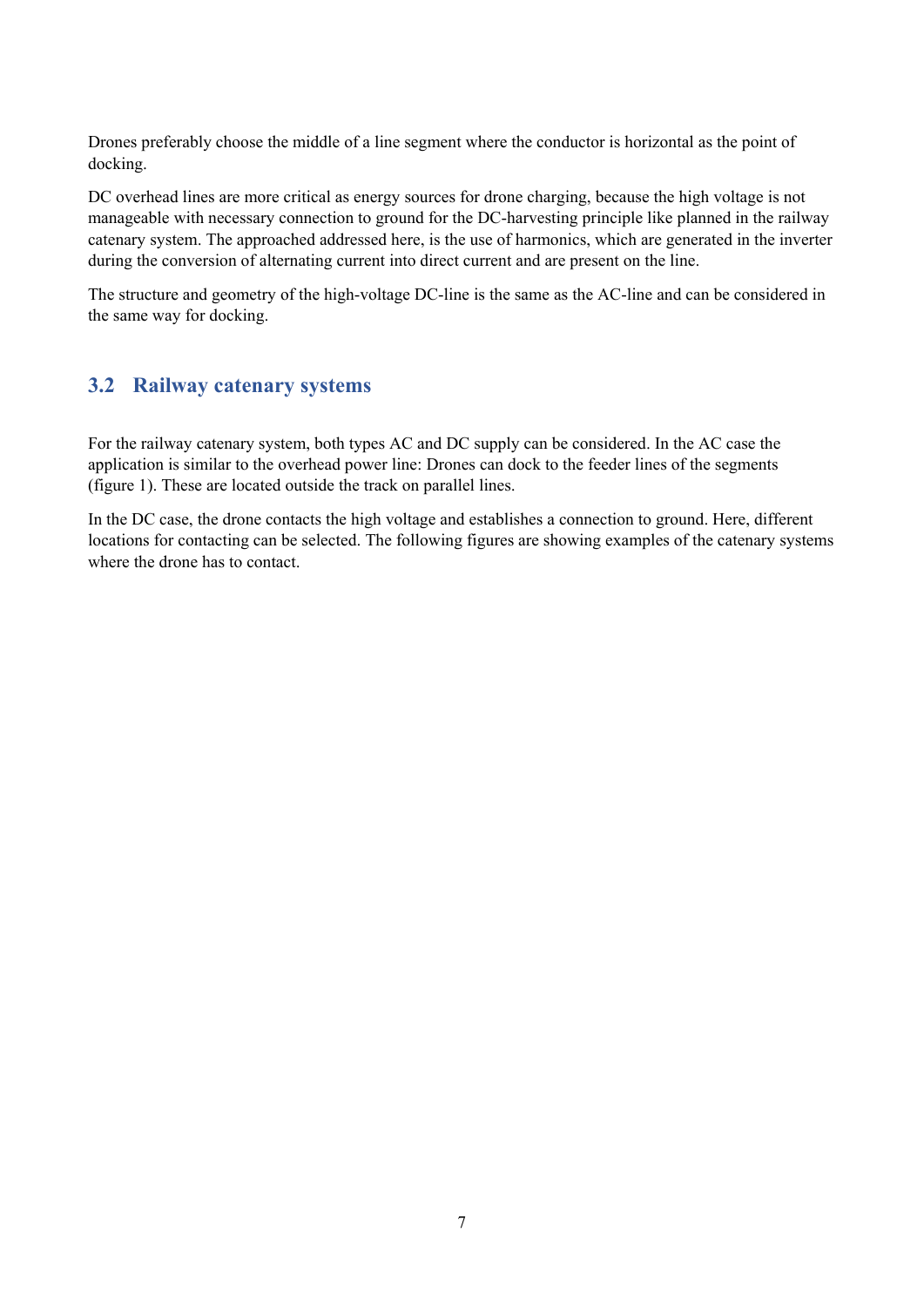

**Figure 1: A span schematic of the OCL system [1]** 



**Figure 2: A Cantilever and its main components [1]**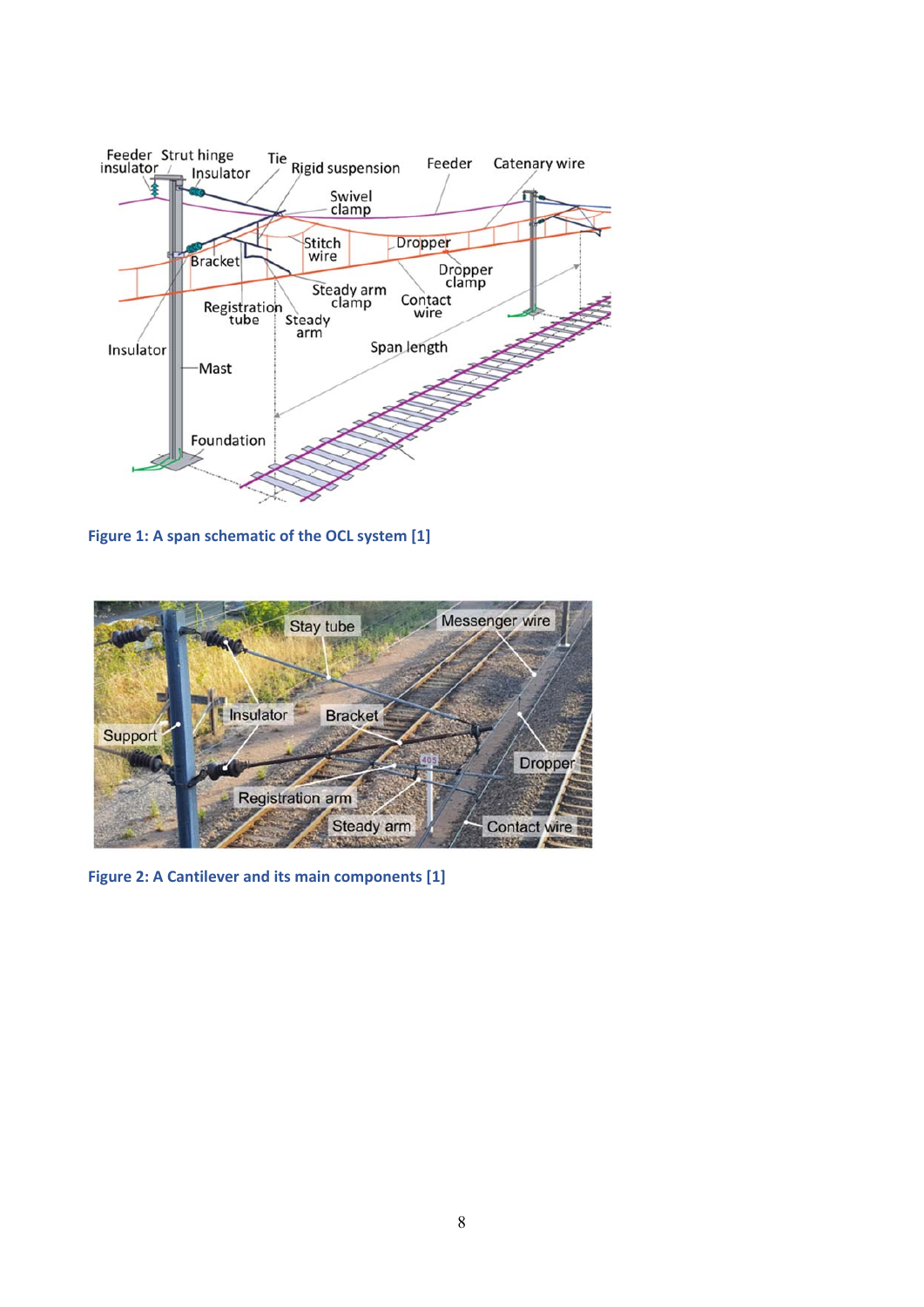

**Figure 3: Flexible catenary elements [2]** 



**Figure 4: Real catenary with its main components [3]**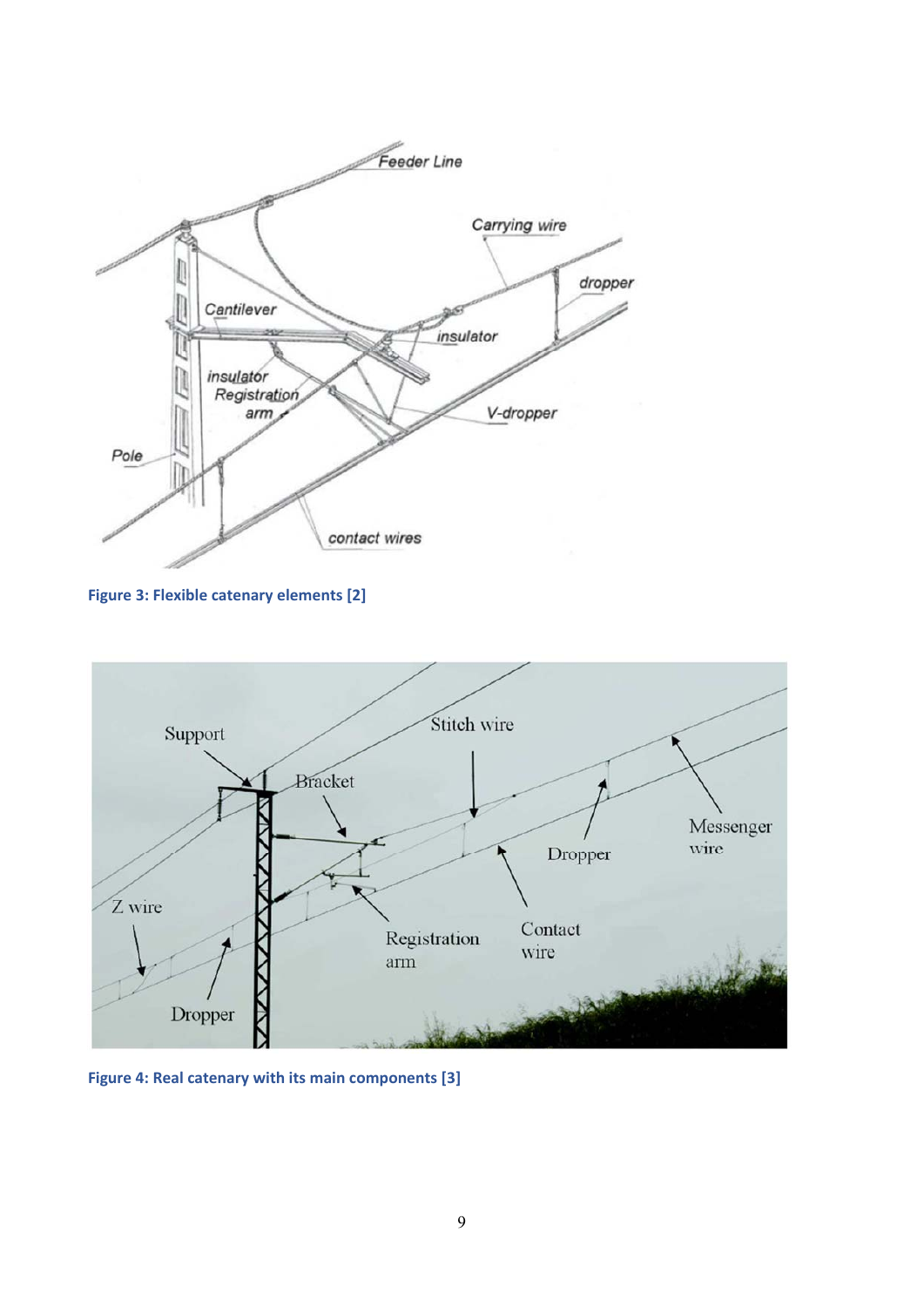## **4 Principles of harvesting systems**

Based on the principle of inductive coupling, a harvester for the drone has to be developed. The concept is based on a clip-on converter whose core closes around the line when the drone docks with the high-voltage overhead line (Figure 5).

In contrast to the supply of sensor nodes, were this concept is widely in use, the harvester should provide a power supply that is preferably in the high-power range of more than 100 watts, whereby the weight of the core and the winding must be as low as possible, target figures are given in chapter 5.

The principle of inductive coupling will be evaluated for the harvesting from DC overhead lines. The AC proportion of the transferred energy is about 1%. Although this part is very small, a usable amount of energy can be expected, since the converter generates an alternating part with the harmonics at 600 Hz as the largest part. The frequency goes in square to the harvestable power. Thus, theoretically a similar power of the AC is achievable.



**Figure 5: Concept of an AC energy harvesting system [4]** 

For the harvesting from DC lines the simple principle of a resistive voltage divider will be evaluated. Figure 6 shows this principle in a simplified diagram. The drone has to contact the ground and the high voltage line as well. The first resistor is presented by a Zener diode (voltage limiter) with the charging circuitry in parallel. The limiter determines the maximum manageable voltage Vin for the charger. The second part of the voltage divider is presented by a specific series resistor. At this resistance the remaining voltage drops. The converted power is power loss and is emitted into the environment as heat. In practice the resistor is divided into a series connection of many smaller resistors for better waste heat management.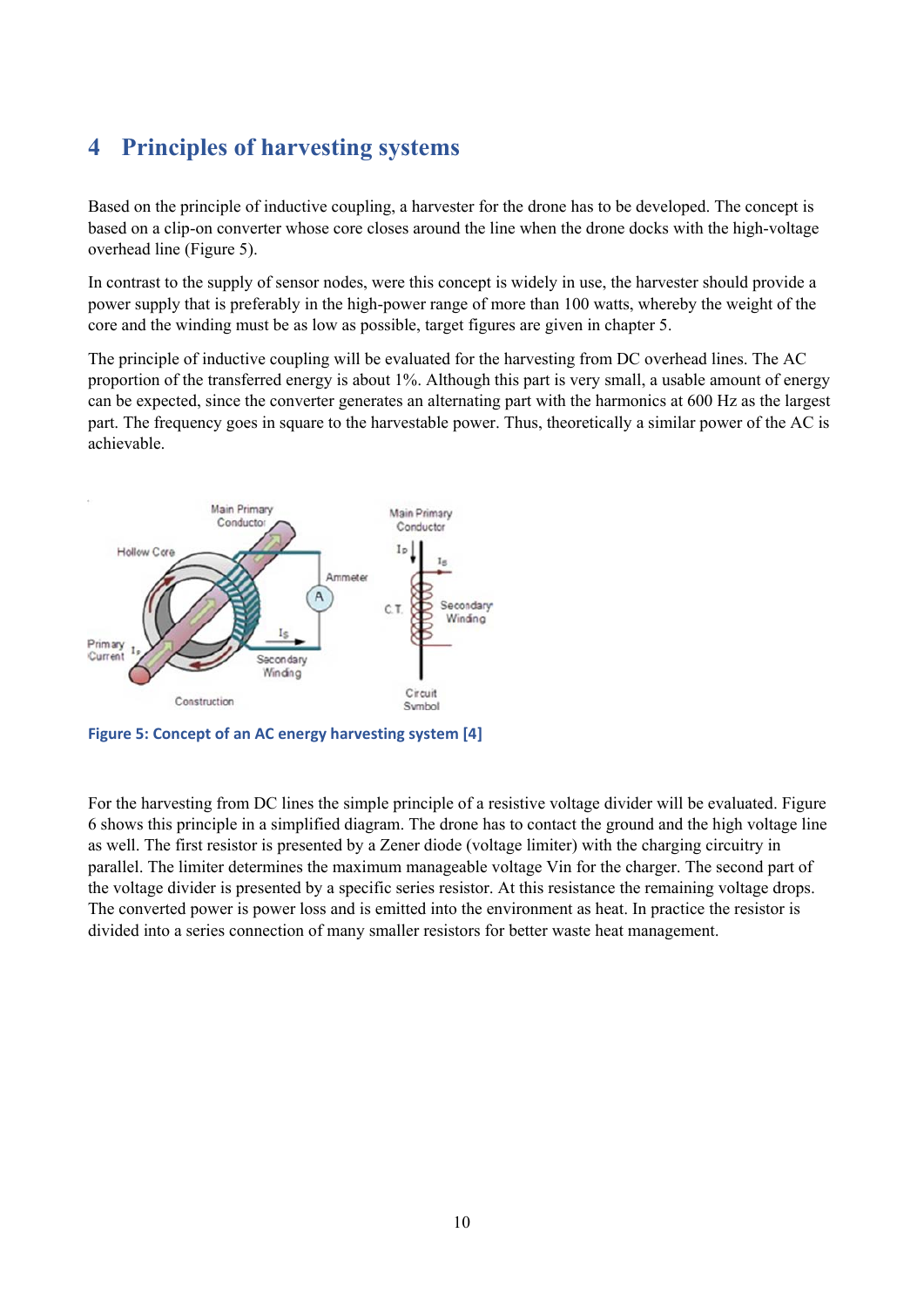

**Figure 6: Concept of a DC energy harvesting system** 

### **5 Requirements and parameters for the harvesting system**

This chapter covers all necessary parameters and requirements. Not all parameters are already fixed within the actual state of development with target values, because this has to be done during the design phase and depends on design decisions or external inputs respectively.

The listed parameters are categorized into three levels (plus one for additional information):

- M Essential requirement (or spec for test side)
- S Useful requirement (e.g., for a wider operating range)
- W Perspective requirement for the future (nice to have)
- I Additional information

#### **Table 1: Operating Conditions**

| <b>Parameter</b>                            | <b>Symbol</b> | Min | Typ.        | <b>Max</b>                | Unit                     | Level | <b>Note</b>               |
|---------------------------------------------|---------------|-----|-------------|---------------------------|--------------------------|-------|---------------------------|
| <i><b>Operating</b></i>                     | T op          | 5   |             | 45                        | $\rm ^{\circ}C$          | S     | Critical is the           |
| Temperature incl.                           |               |     |             |                           |                          |       | <i>temperature of the</i> |
| battery                                     |               |     | $10 - 30$   |                           |                          | M     | battery pack              |
| Ambient                                     | T amb         | 5   |             | 30                        | $\rm ^{\circ}C$          | M     |                           |
| Temperature                                 |               |     |             |                           |                          |       |                           |
| Weather,                                    |               |     | dry         | 70%rH                     |                          | M     | not condensing            |
| humidity                                    |               |     |             |                           |                          |       |                           |
| Type of OPL                                 |               |     | Single wire |                           | $\overline{\phantom{0}}$ | M     |                           |
| Type of Feeder                              |               |     | Single wire |                           |                          | M     |                           |
| Line                                        |               |     |             |                           |                          |       |                           |
| Type of DC                                  |               |     |             | (see drawing in figure 7) |                          | M     |                           |
| Geometry                                    |               |     |             |                           |                          |       |                           |
| <b>OPL</b> (Overhead power lines $>100kV$ ) |               |     |             |                           |                          |       |                           |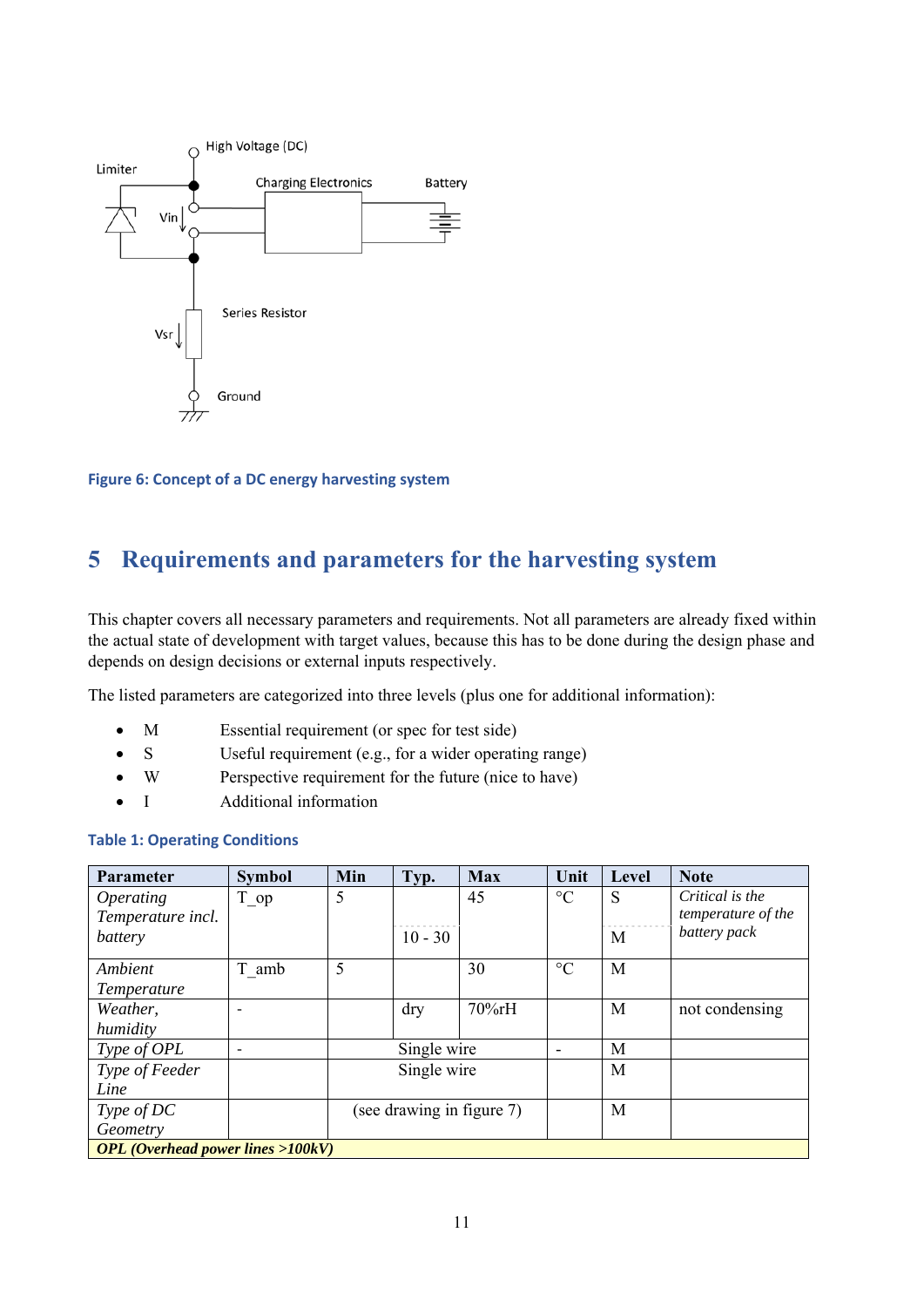| Parameter                                          | <b>Symbol</b>       | Min | Typ. | <b>Max</b>   | Unit         | Level       | <b>Note</b>                      |
|----------------------------------------------------|---------------------|-----|------|--------------|--------------|-------------|----------------------------------|
| Diameter of                                        | Ø opl               | 21  |      | 38           | mm           | M           |                                  |
| Overhead Power                                     |                     |     |      |              |              |             |                                  |
| line                                               |                     |     |      |              |              |             |                                  |
| (Maximum)                                          | Ip_cont             |     |      | 800          | $\mathbf{A}$ | S           |                                  |
| Continuous                                         |                     |     |      | 1400         |              | W           |                                  |
| current in OPL<br>Short circuit                    |                     |     |      | 40           | kA           | ${\bf S}$   | For 1 second                     |
| current in OPL                                     | Ip sc               |     |      |              |              |             | (only for AC)                    |
|                                                    |                     |     |      |              |              |             | lines)                           |
| Time of short                                      | t sc                |     |      | $\mathbf{1}$ | $\mathbf{s}$ | S           |                                  |
| circuit current in                                 |                     |     |      |              |              |             |                                  |
| <b>OPL</b>                                         |                     |     |      |              |              |             |                                  |
| Average current                                    | Ip avg              | tbd | 400  | 800          | $\mathbf{A}$ | S           | Important for                    |
| in OPL                                             |                     |     |      |              |              |             | setting the                      |
|                                                    |                     |     |      |              |              |             | operation point of<br>the system |
| Net frequency                                      | $fn$ <sup>OPL</sup> |     | 50   |              | Hz           | M           |                                  |
| OPL                                                |                     |     |      |              |              |             |                                  |
| RFL_AC50 (Railway Feeder lines/wires 50 Hz AC)     |                     |     |      |              |              |             |                                  |
| Net frequency                                      | f_RFL_AC5           |     | 50   |              | Hz           | M           |                                  |
| RFL_AC50                                           | 0                   |     |      |              |              |             |                                  |
| Voltage range                                      | <b>U RFL AC</b>     |     | 25   |              | kV           | $\mathbf I$ |                                  |
| RFL_AC50                                           | 50                  |     |      |              |              |             |                                  |
| Average current                                    | Ip_avg_RC<br>W AC50 | tbd | 700  | tbd          | $\mathbf{A}$ |             | Important for<br>setting the     |
| in RFL_AC50                                        |                     |     |      |              |              |             | operation point of               |
|                                                    |                     |     |      |              |              |             | the system                       |
| Continuous                                         | Ip cont RC          |     |      |              |              |             |                                  |
| current in                                         | W AC50              |     |      |              |              |             |                                  |
| RFL_AC50                                           |                     |     |      |              |              |             |                                  |
| Diameter of                                        | Ø RFL               | tbd |      | tbd          | mm           |             |                                  |
| Overhead Feeder                                    |                     |     |      |              |              |             |                                  |
| wire                                               |                     |     |      |              |              |             |                                  |
| RFL_AC16 (Railway feeder lines/wires 16 2/3 Hz AC) |                     |     |      |              |              |             |                                  |
| Net frequency                                      | fn RFL AC           |     | 16.7 |              | Hz           | M           |                                  |
| RFL_AC16                                           | 16                  |     |      |              |              |             |                                  |
| Voltage range                                      | <b>U RFL AC</b>     |     | 15   |              | kV           | $\mathbf I$ |                                  |
| RFL_AC16                                           | 16                  |     |      |              |              |             |                                  |
| Average current                                    | Ip avg RF           | tbd |      | tbd          | $\mathbf{A}$ |             | Important for                    |
| in RFL_AC16                                        | L AC16              |     |      |              |              |             | setting the                      |
|                                                    |                     |     |      |              |              |             | operation point of<br>the system |
| Continuous                                         | Ip_cont_RF          |     |      |              |              |             |                                  |
| current in                                         | L AC16              |     |      |              |              |             |                                  |
| RFL_AC16                                           |                     |     |      |              |              |             |                                  |
| Diameter of                                        | Ø RFL               | tbd |      | tbd          | mm           |             |                                  |
| Railway Feeder                                     |                     |     |      |              |              |             |                                  |
| wire                                               |                     |     |      |              |              |             |                                  |
|                                                    |                     |     |      |              |              |             |                                  |
| <b>RC_DC</b> (Railway catenary system DC)          |                     |     |      |              |              |             |                                  |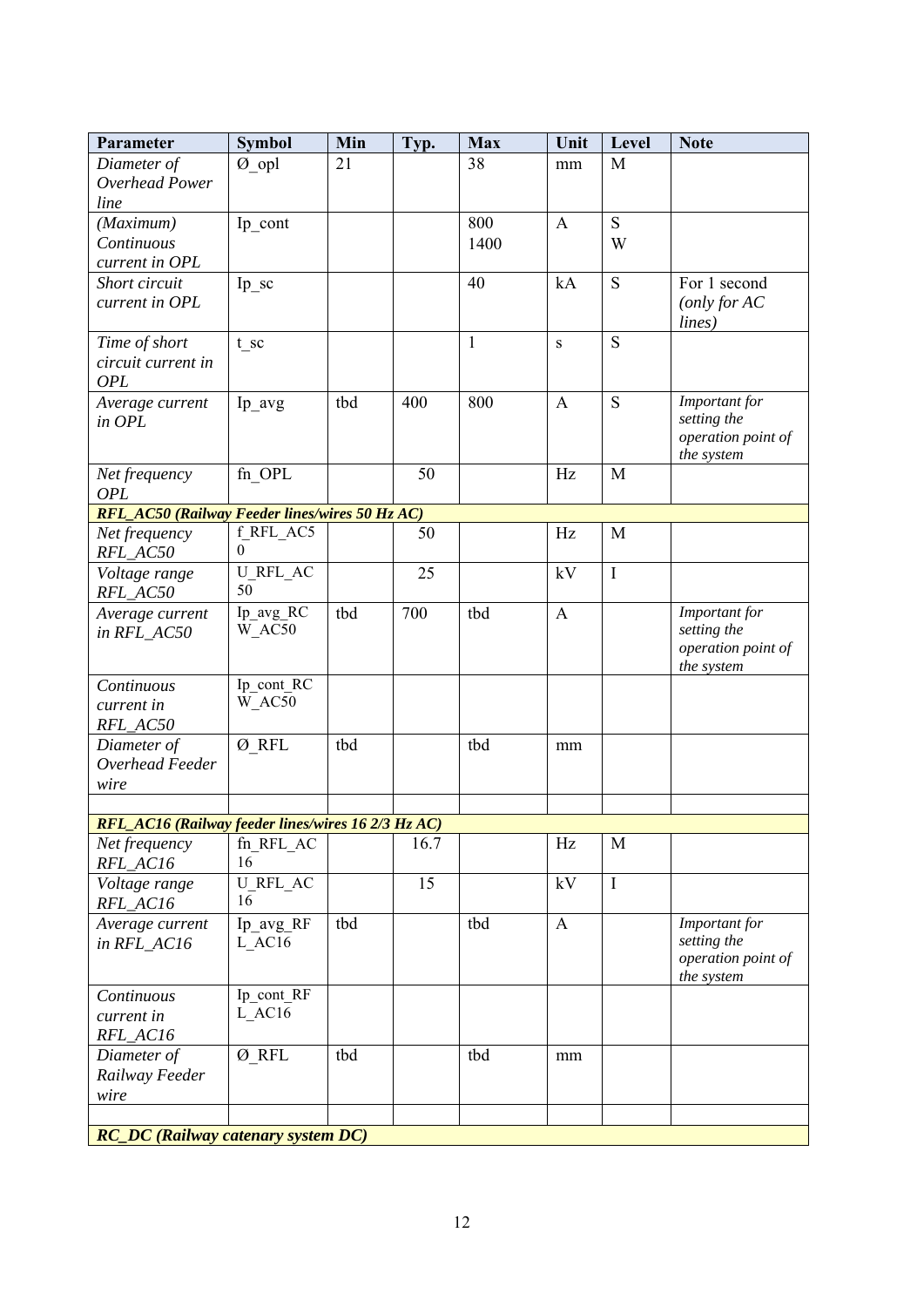| <b>Parameter</b>                       | <b>Symbol</b> | Min | Typ. | <b>Max</b> | Unit | Level | <b>Note</b> |
|----------------------------------------|---------------|-----|------|------------|------|-------|-------------|
| Voltage Level                          | U RC DC       |     |      |            | kV   |       |             |
| RC DC                                  |               |     |      |            |      |       |             |
| <i>Height of RC_DC</i> $\vert$ h_RC_DC |               | 4   |      |            | m    |       |             |
|                                        |               |     |      |            |      |       |             |

#### **Table 2: Electrical Parameter Harvester Electronic**

| <b>Parameter</b> | <b>Symbol</b> | Min | Typ. | <b>Max</b> | Unit | Level | <b>Note</b>           |
|------------------|---------------|-----|------|------------|------|-------|-----------------------|
| Voltage Level    | V stat        |     | 3.3  |            | V    | M     |                       |
| Status interface |               |     |      |            |      |       |                       |
| to drone         |               |     |      |            |      |       |                       |
| electronics      |               |     |      |            |      |       |                       |
| Number of Status | n stat        |     | tbd  | 5          |      |       | Number and            |
| pins             |               |     |      |            |      |       | function of status    |
|                  |               |     |      |            |      |       | pins are defined      |
|                  |               |     |      |            |      |       | during<br>development |
| Number of        | n ctrl        |     |      | tbd        |      |       | Number and            |
| control lines    |               |     |      |            |      |       | function of control   |
|                  |               |     |      |            |      |       | lines are defined     |
|                  |               |     |      |            |      |       | during                |
|                  |               |     |      |            |      |       | development           |

#### **Table 3: Parameter of Drone Battery Pack**

| <b>Parameter</b>       | <b>Symbol</b> | Min | Typ.  | <b>Max</b>          | Unit | Level | <b>Note</b>           |
|------------------------|---------------|-----|-------|---------------------|------|-------|-----------------------|
| <b>Battery Pack</b>    | I charge      |     |       | $1 \, \mathrm{C}^*$ | A    | I     | *depending on         |
| charging current       |               |     |       |                     |      |       | battery capacity      |
|                        |               |     |       | 5                   |      | S     | <b>RFL</b>            |
|                        |               |     |       | 10                  |      |       | OPL                   |
|                        |               |     |       |                     |      |       | (for Test System)     |
| Type of drone          |               |     | Li-Po |                     |      | M     | Protected cells       |
| battery pack           |               |     |       |                     |      |       |                       |
| Number of cells        | n cells       |     | 6     | 6                   |      | M     |                       |
| <b>Nominal Battery</b> | V bp          |     | 22.2  |                     | V    | M     |                       |
| Pack Voltage           |               |     |       |                     |      |       |                       |
| <b>Final Charge</b>    |               | 24  |       | 25.2                | V    | M     |                       |
| <b>Battery Pack</b>    |               |     |       |                     |      |       |                       |
| Voltage                |               |     |       |                     |      |       |                       |
| Single cell            | V cell        |     | 3.7   | 4.2                 | V    | M     | $typ. = nominal$      |
| voltage                |               |     |       |                     |      |       | $max = end of charge$ |
| Connector to           | P bp          |     | tbd   |                     |      |       |                       |
| battery pack           |               |     |       |                     |      |       |                       |

#### **Table 4: Non‐Electrical Parameter of the Harvester**

| Parameter      | <b>Symbol</b> | Min | $T_{VD}$ . | <b>Max</b> | Unit | Level | <b>Note</b>  |
|----------------|---------------|-----|------------|------------|------|-------|--------------|
| Type of        |               |     | Split      |            |      | M     | (for OPL and |
| harvester core |               |     | core       |            |      |       | <b>RFL</b>   |
| (AC            |               |     |            |            |      |       |              |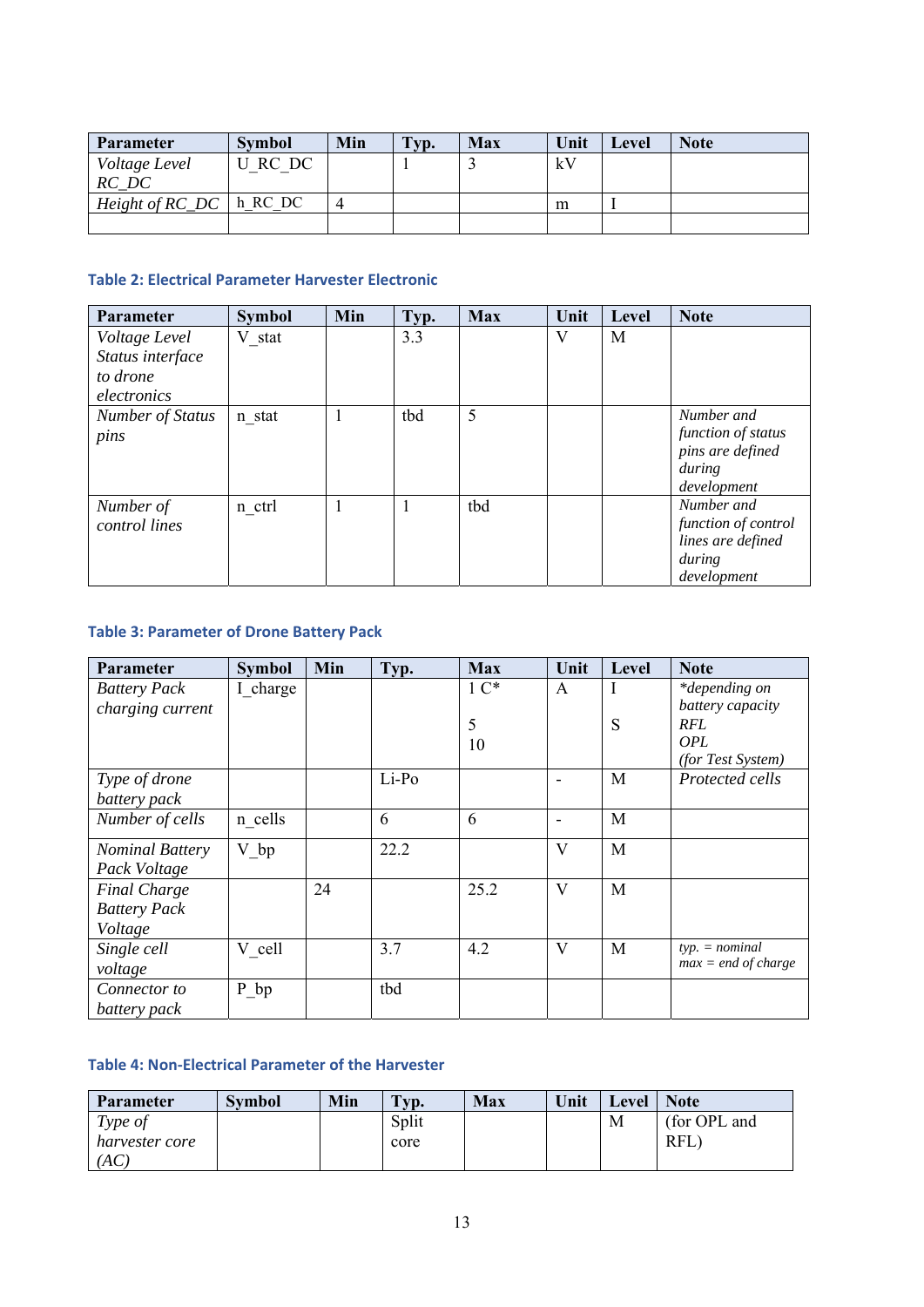| Parameter                             | <b>Symbol</b> | Min | Typ. | <b>Max</b> | Unit | Level | <b>Note</b> |
|---------------------------------------|---------------|-----|------|------------|------|-------|-------------|
| Weight of                             | m ha opl      |     |      | 2000       | g    | M     |             |
| harvester device<br>incl. electronics |               |     |      |            |      |       |             |
|                                       | m ha rfl      |     |      | 800        | g    | M     |             |
|                                       | m ha rc dc    |     |      | tbd        | g    | M     |             |
| Size of<br>harvester                  | $w_ha$        |     |      | tbd        |      | S     |             |
| electronics incl.<br>housing          | $l_$          |     |      | tbd        |      | S     |             |
| $(width \ x length$<br>$x$ height)    | $h\_ha$       |     |      | tbd        |      | S     |             |
|                                       |               |     |      |            |      |       |             |
| Size of<br>harvester device           | $w\_hd\_opl$  |     |      | tbd        |      | S     |             |
| <b>OPL</b>                            | $l\_hd\_opl$  |     |      | tbd        |      | S     |             |
|                                       | $h\_hd\_opl$  |     |      | tbd        |      | S     |             |
| Size of<br>harvester device           | $w_h/d_ff$    |     |      | tbd        |      | S     |             |
| <b>RFL</b>                            | $l\_hd\_rfl$  |     |      | tbd        |      | S     |             |
|                                       | $h\_hd\_rfl$  |     |      | tbd        |      | S     |             |

#### **Table 5: Other Parameter (just for information)**

| <b>Parameter</b>     | Min | Typ. | <b>Max</b> | Unit |
|----------------------|-----|------|------------|------|
| Voltage Level<br>OPL |     | >100 |            | kV   |
| Voltage Level        |     |      |            | kV   |
| RCW AC               |     |      |            |      |

## **6 Power supply of the drones**

The following diagram gives an overview on the power supply of the drone. All energy is provided by one battery pack with 6 Li-Polymer cells. The harvesting and/or charging status is provided by digital I/O Lines with a voltage level of 3.3V.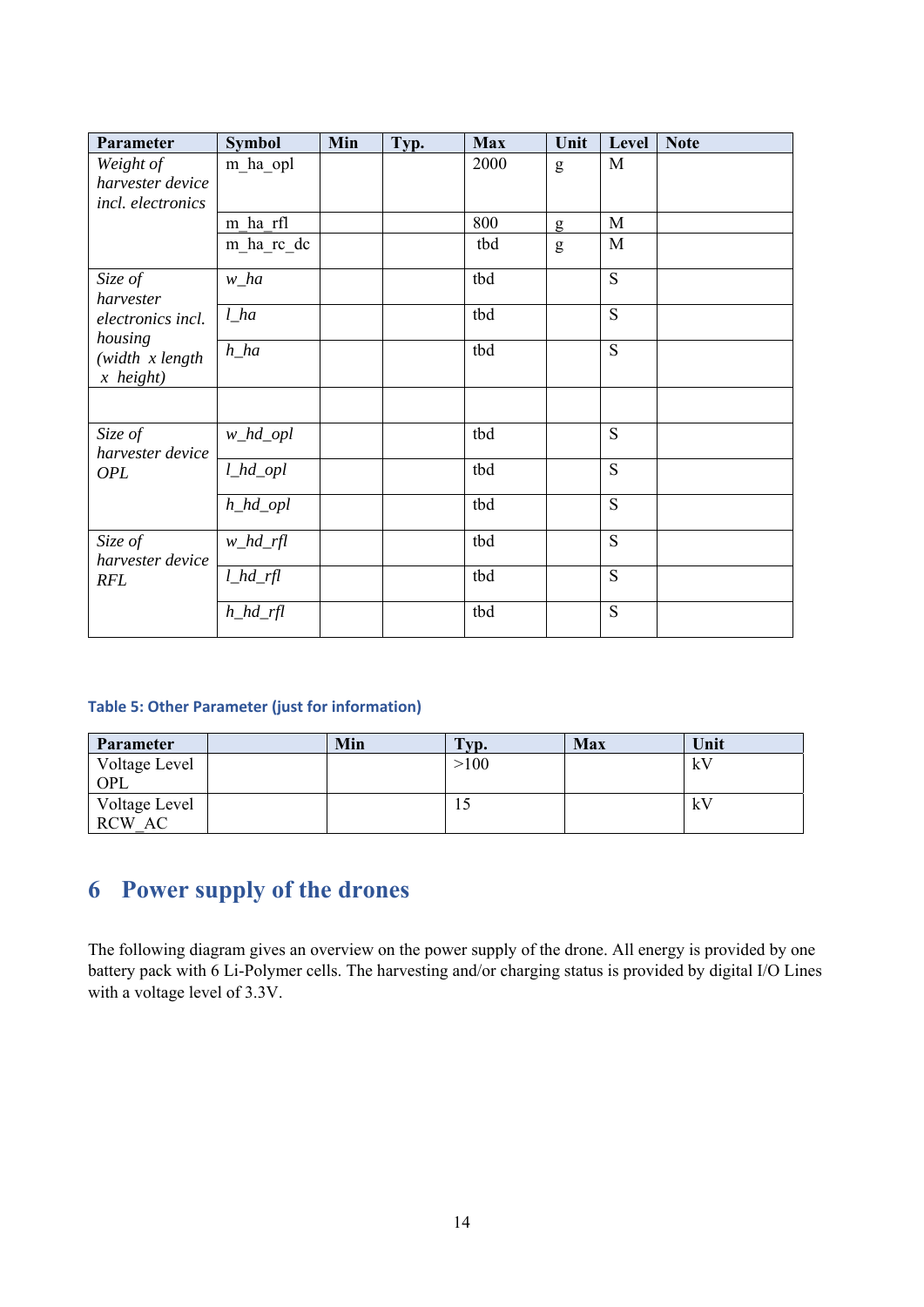

**Figure 7:** Functional diagram of harvester topology with drone interface

## **7 Docking Mechanics**

The drone must be able to dock independently to the line. In addition to good algorithms for controlling the flight path, this requires high-precision sensors for local navigation in the detection of the cables and their approach under the influence of disturbance variables such as wind. High electrical and magnetic fields occur in the vicinity of the cable, and displacement or compensating currents can also flow at the first touch to the cable. The drone must have a high immunity to these influences. After closing the core around the conductor (AC-harvesting) or contacting the conductor (DC-harvesting), the drone can go into sleep mode and the battery can be charged.

#### **7.1 Mechanism for attaching the drone to AC overhead power line**

There are several requirements which have to be or should be fulfilled. Some of them are essential and some are needed for a best possible performance.

- No closed conducting loop through the core caused by the opening and closing mechanism (M)
- Closing the split core without a significant air gap  $(M)$
- Good alinement of drone before closing the harvester core. During closing, the core must not touch the cable (M)
- Equipotential compensation between drone and high voltage line (S)
- Opening and closing mechanism has to overcome a certain amount of magnetic force (due to depending on the core geometry and material) (M)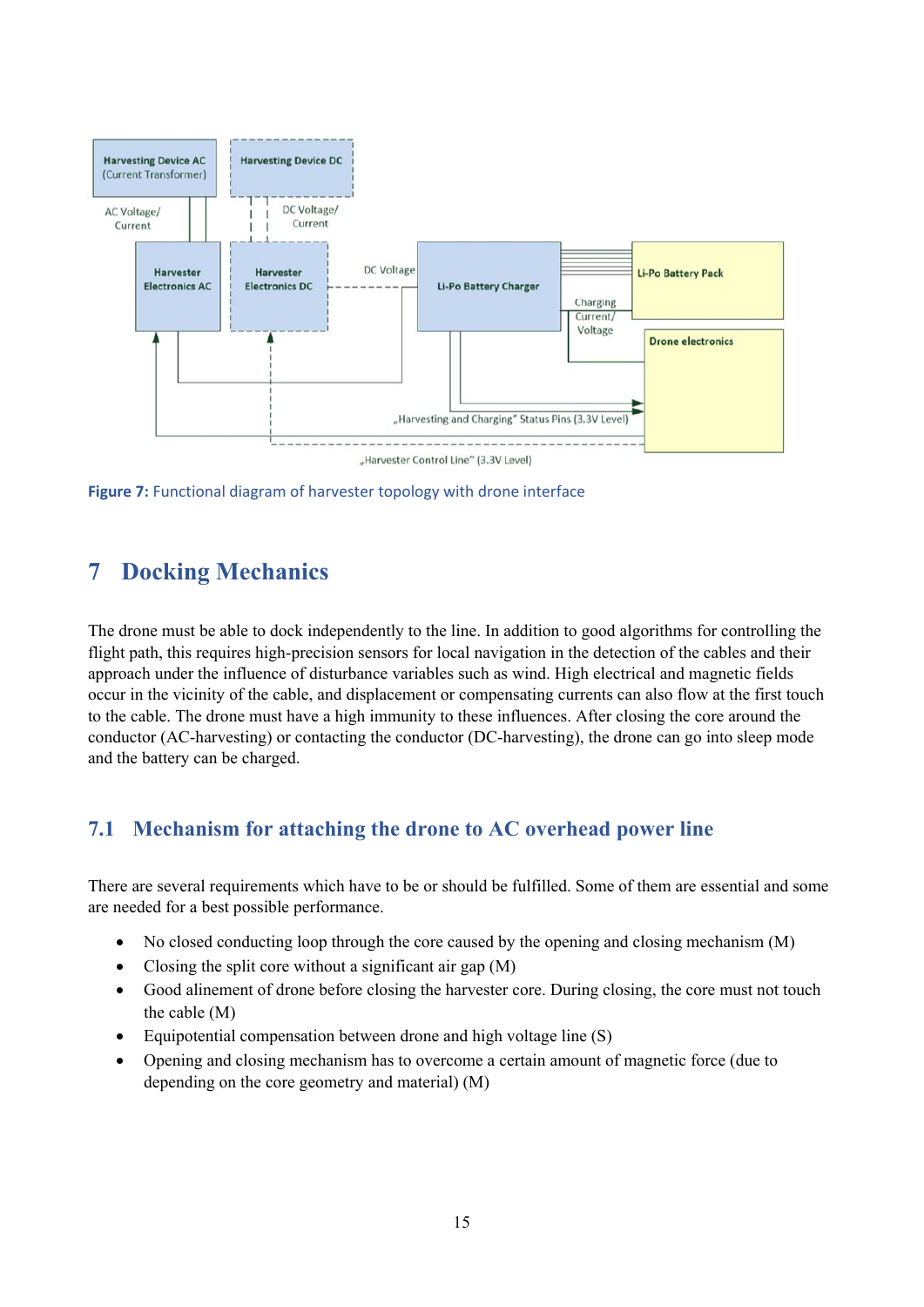

**Figure 8:** Cross section of split core halves opened (left) and closed (right) around the conductor

#### **7.2 Mechanism for attaching the drone to DC railway catenary systems**

For the harvesting from DC lines the drone has to contact the ground and the high voltage line as well. Figure 9 shows an example of the concept of docking. The drone first docks to an extension arm of the tower. This extension arm is also the ground contact. To contact in the next step to the high-voltage, the drone for example will be equipped with a moving part (e.g., telescopic arm), which is made from isolating material. When the telescopic arm is extended, a connecting cable is led to a part with high voltage. The series resistance of the voltage divider is integrated in the connection cable (see chapter 4 - principle of the harvester system).

There are several requirements which have to be or should be fulfilled. Some of them are essential and some are needed for a best possible performance.

- To avoid high voltage at the drone, the voltage divider must not be switchable and the contacts need to be realized with low impedance (M).
- The design of the contacting process of the high voltage has to consider sparking (M).
- The series resistor inside the connection cable has to withstand the heat emission and must not damage the drone when retracted (M)
- Even if the contact wire itself is not contacted, the influence of passing trains on the stability of the mechanics must be considered (S).